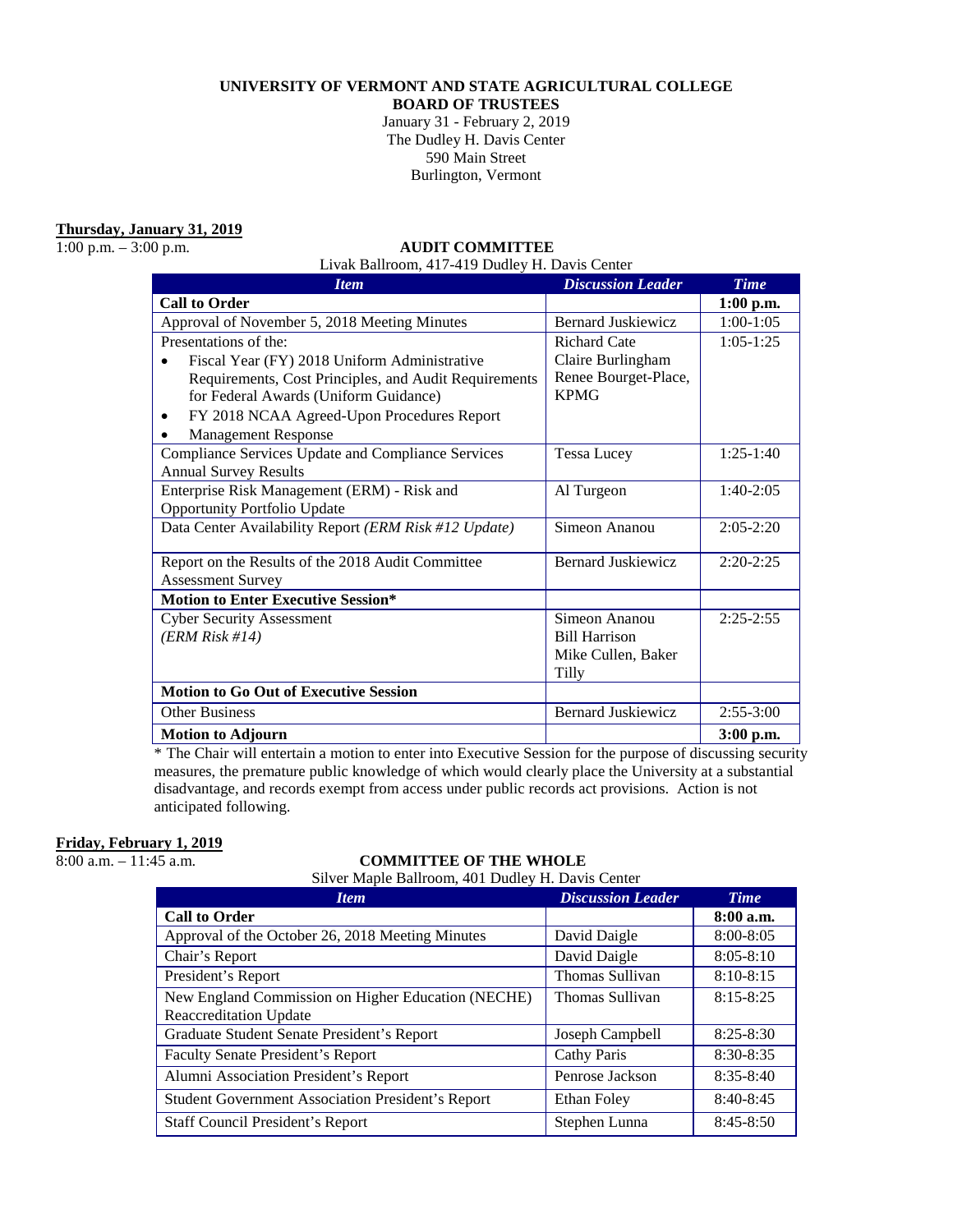| Move Mountains: The Campaign for the University of              | Shane Jacobson      | $8:50-9:00$   |
|-----------------------------------------------------------------|---------------------|---------------|
| Vermont Update                                                  |                     |               |
| (ERM Opportunity #1 Update)                                     |                     |               |
| Acknowledgement of Grants and Contract Awards Report            | David Daigle        | $9:00-9:05$   |
| Capital Projects Update - STEM (Innovation Hall) and            | Robert Vaughan      | $9:05-9:15$   |
| University of Vermont Medical Center Miller Building            | Paula Carlaccini    |               |
| (ERM Opportunity #7 Update)                                     |                     |               |
| Dashboard Indicators Annual Review                              | David Rosowsky      | $9:15-9:45$   |
|                                                                 | Alex Yin            |               |
| Annual Calendar Year 2018 Risk/Opportunity Portfolio            | Tom Gustafson       | $9:45-10:15$  |
| Register Update (ERM)                                           | Al Turgeon          |               |
| <b>Break</b>                                                    |                     | 10:15-10:25   |
| <b>Action Items</b>                                             |                     | $10:25-10:30$ |
| Resolution Accepting Fiscal Year (FY) 2018 Audited<br>$\bullet$ | Bernard Juskiewicz  |               |
| Financial Statements & Acknowledgement of FY 2018               |                     |               |
| <b>Financial Report</b>                                         |                     |               |
| Approval of 2020 Board Meeting & Retreat Dates                  | David Daigle        |               |
| Academic Presentation - Internships                             | Pamela Gardner      | $10:30-11:15$ |
|                                                                 | Key Nguyen          |               |
|                                                                 | <b>Lindsay Ross</b> |               |
|                                                                 | Emily Zahran        |               |
| <b>Motion to Enter Executive Session*</b>                       |                     |               |
| <b>Information Security Update</b>                              | Simeon Ananou       | $11:15-11:45$ |
| (ERM Risk #14)                                                  |                     |               |
| <b>Motion to Go Out of Executive Session</b>                    |                     |               |
| <b>Recess</b>                                                   |                     | 11:45 a.m.    |

\* The Chair will entertain a motion to enter into Executive Session for the purpose of discussing security measures, the premature public knowledge of which would clearly place the University at a substantial disadvantage. No action is anticipated following.

12:00 p.m. – 1:00 p.m. **LUNCH**

# 1:00 p.m. – 3:00 p.m. **EDUCATIONAL POLICY AND INSTITUTIONAL RESOURCES COMMITTEE**  Livak Ballroom, 417-419 Dudley H. Davis Center

| <b>Item</b>                                               | <b>Discussion Leader</b> | <b>Time</b> |
|-----------------------------------------------------------|--------------------------|-------------|
| <b>Call to Order</b>                                      |                          | $1:00$ p.m. |
| Approval of October 26, 2018 Meeting Minutes              | Donna Sweaney            | $1:00-1:05$ |
| Q&A Routine and Annual Reports                            |                          | $1:05-1:30$ |
| Provost's Report                                          | David Rosowsky           |             |
| Annual Vice President for Human Resources,                | Wanda Heading-           |             |
| Diversity & Multicultural Affairs Report                  | Grant                    |             |
| <b>Annual Information Technology Report</b><br>٠          | Simeon Ananou            |             |
| <b>Annual Student Affairs Report</b><br>٠                 | Annie Stevens            |             |
| <b>Capital Projects Progress Report</b>                   | Robert Vaughan           |             |
| Academic Excellence Goals Overview                        | David Rosowsky           | $1:30-2:30$ |
| (ERM Opportunity #4)                                      |                          |             |
| Resolution Approving Revision to the Equal Employment     | Wanda Heading-           | $2:30-2:35$ |
| Opportunity/Affirmative Action Policy Statement and       | Grant                    |             |
| Reaffirmation of the Equal Opportunity in Educational     |                          |             |
| Programs and Activities and Non-Harassment Policy         |                          |             |
| <b>Statement</b>                                          |                          |             |
| Report by the Faculty Senate Curricular Affairs Committee | Laura Almstead           | $2:35-2:40$ |
| Chair                                                     |                          |             |
| <b>Action Items</b>                                       |                          | $2:40-2:50$ |
| Resolution Approving the Creation of a Bachelor of        | Donna Sweaney            |             |
| Arts in Dance in the College of Arts and Sciences         |                          |             |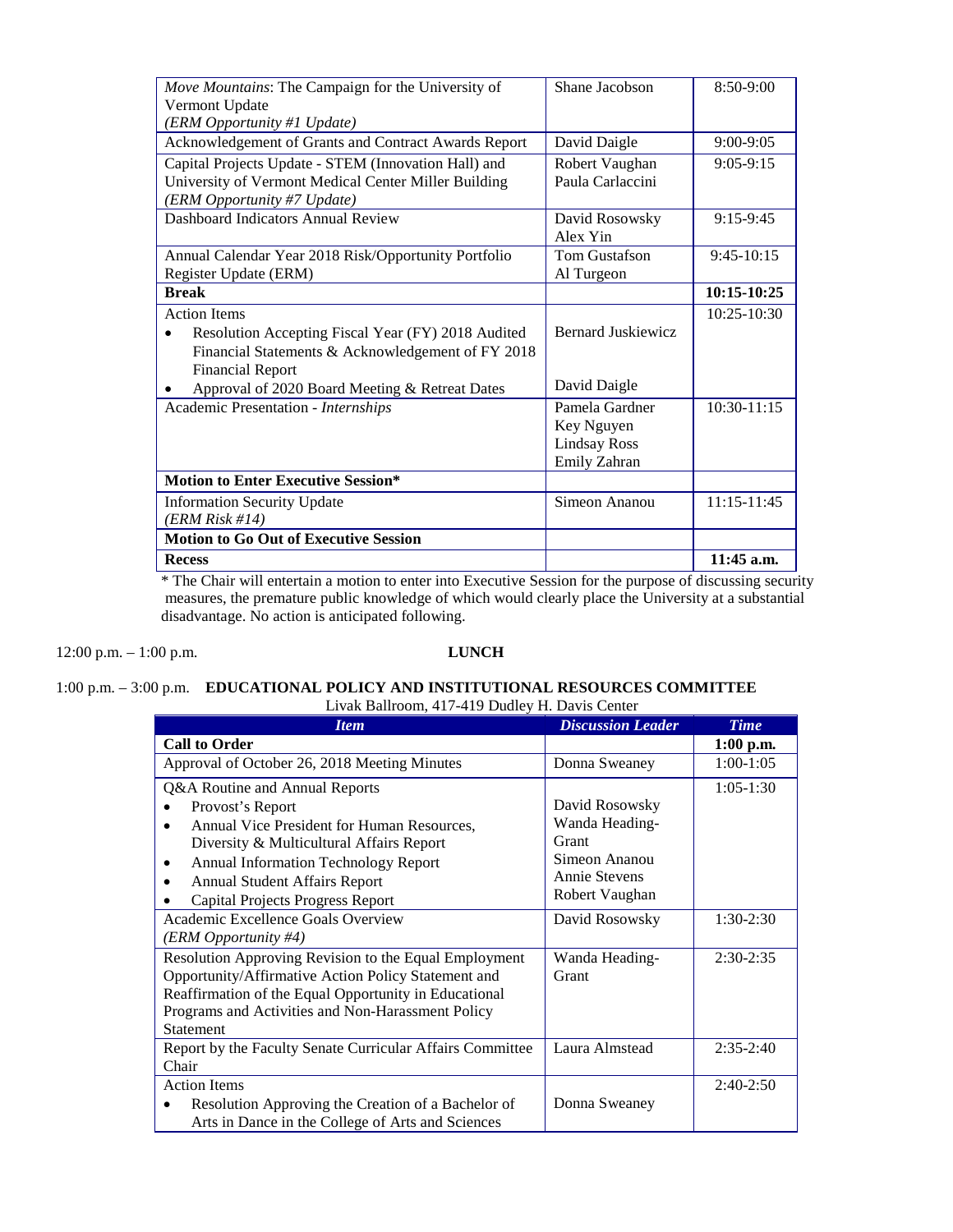| Resolution Approving the Creation of a Certificate in |               |             |
|-------------------------------------------------------|---------------|-------------|
| Community Music: Organ in the College of Arts and     |               |             |
| <b>Sciences</b>                                       |               |             |
| Resolution Approving a Bachelor of Science in         |               |             |
| Anthropology in the College of Arts & Sciences        |               |             |
| Pending review by the Faculty Senate on 1/28/19:      |               |             |
| Resolution Approving the Creation of an               |               |             |
| Undergraduate Certificate and a Continuing Education  |               |             |
| Academic Certificate in Integrated Health & Wellness  |               |             |
| Coaching in the College of Nursing and Health         |               |             |
| Sciences and Continuing and Distance Education        |               |             |
| Resolution Approving the Creation of an<br>٠          |               |             |
| Undergraduate Certificate in Religious Literacy in    |               |             |
| Professions in the College of Arts and Sciences       |               |             |
| Resolution Approving the Creation of a Minor in       |               |             |
| Reporting and Documentary Storytelling in the         |               |             |
| College of Arts & Sciences                            |               |             |
| Other Business*                                       | Donna Sweaney | $2:50-3:00$ |
| <b>Motion to Adjourn</b>                              |               | $3:00$ p.m. |

\* Executive Session as needed.

#### 1:00 p.m. – 3:00 p.m. **BUDGET, FINANCE AND INVESTMENT COMMITTEE** Silver Maple Ballroom, 401 Dudley H. Davis Center

| <b>Item</b>                                                                              | <b>Discussion Leader</b> | <b>Time</b> |
|------------------------------------------------------------------------------------------|--------------------------|-------------|
| <b>Call to Order</b>                                                                     |                          | $1:00$ p.m. |
| Approval of the October 26, 2018 meeting minutes                                         | Don McCree               | $1:00-1:05$ |
| Debt Policy Annual Review                                                                | Claire Burlingham        | $1:05-1:15$ |
| Resolution Approving Revisions to the Debt Policy                                        | Richard Cate             |             |
| <b>Annual Debt Ratio Review</b>                                                          |                          |             |
| Report of the Investment Subcommittee                                                    | Robert Brennan           | $1:15-1:25$ |
| <b>Endowment Performance Update</b>                                                      |                          |             |
| Resolution Approving Revisions to the Cash<br>$\bullet$<br>Management & Liquidity Policy |                          |             |
| Fundraising Update on Capital Projects                                                   | Shane Jacobson           | $1:25-1:30$ |
| Vice President's Report                                                                  | <b>Richard Cate</b>      | $1:30-1:45$ |
| First Quarter General Fund Budget to Actuals                                             |                          |             |
| <b>Net Assets Annual Review</b>                                                          |                          |             |
| Sources and Uses Update for Capital Projects                                             |                          |             |
| Green Revolving Loan Fund Annual Report                                                  |                          |             |
| Resolution Approving Funding for the Fiscal Year 2019-                                   | <b>Richard Cate</b>      | $1:45-1:50$ |
| 2020 Deferred Maintenance Projects and Declaration of                                    |                          |             |
| Official Intent of the University to Reimburse Certain                                   |                          |             |
| Expenditures from Proceeds of Indebtedness                                               |                          |             |
| (ERM Risk #6)                                                                            |                          |             |
| Annual Strategic Financial Plan Update                                                   | <b>Richard Cate</b>      | $1:50-2:20$ |
|                                                                                          | Alberto Citarella        |             |
|                                                                                          | Claire Burlingham        |             |
| Fiscal Year 2020 Budget                                                                  | <b>Richard Cate</b>      | $2:20-2:50$ |
| Preview of Key Budget Assumptions<br>$\bullet$                                           | Alberto Citarella        |             |
| Comparator and Aspirant Institutions (tuition and fees)                                  |                          |             |
| Resolution Setting the Comprehensive Fee, Student<br>$\bullet$                           |                          |             |
| Government Association and Inter Residence                                               |                          |             |
| <b>Association Fees</b>                                                                  |                          |             |
| Other Business*                                                                          | Don McCree               | $2:50-3:00$ |
| <b>Motion to Adjourn</b>                                                                 |                          | 3:00 p.m.   |

\*Executive Session as needed.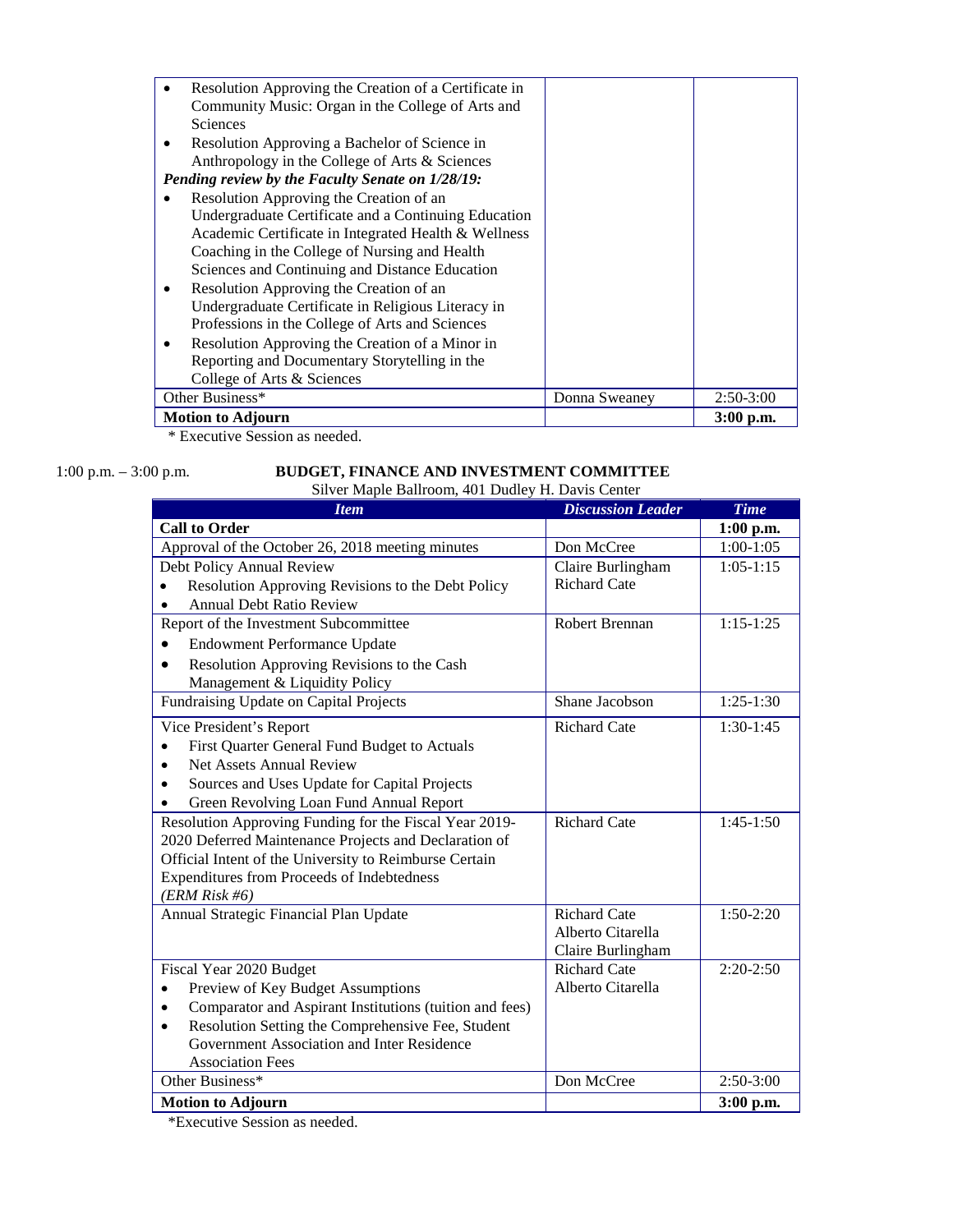# 3:15 p.m. – 5:00 p.m. **COMMITTEE OF THE WHOLE**

Silver Maple Ballroom, 401 Dudley H. Davis Center

| <b>Item</b>                                  | <b>Discussion Leader</b>   | <b>Time</b> |
|----------------------------------------------|----------------------------|-------------|
| Reconvene                                    |                            | $3:15$ p.m. |
| <b>Motion to Enter Executive Session*</b>    |                            |             |
| <b>UVM</b> Presidential Search               | David Daigle<br>Ron Lumbra | $3:15-4:45$ |
| <b>Motion to Go Out of Executive Session</b> |                            |             |
| <b>Other Business</b>                        | David Daigle               | $4:45-5:00$ |
| <b>Recess or Motion to Adjourn</b>           |                            | 5:00 p.m.   |

\* The Chair will entertain a motion to enter into Executive Session for the purpose of discussing the appointment or evaluation of public officer. No action is anticipated following.

# **Saturday, February 2, 2019**

#### 7:30 a.m. – 8:30 a.m. **VERMONT AGRICULTURAL COLLEGE BOARD**

Chittenden Bank Room, 413 Dudley H. Davis Center

| <b>Item</b>                                        | <b>Discussion Leader</b> | <b>Time</b>   |
|----------------------------------------------------|--------------------------|---------------|
| <b>Call to Order</b>                               |                          | $7:30$ a.m.   |
| Approval of October 27, 2018 Meeting Minutes       | Tristan Toleno           | $7:30-7:35$   |
| Emerging Issues in the 2019 Legislative Session    | Tom Sullivan             | $7:35 - 8:00$ |
|                                                    | Wendy Koenig             |               |
| Report on 2018 Legislative Summit on The Future    | Anne O'Brien             | $8:00 - 8:25$ |
| Sustainability of Vermont's Rural Economy and 2019 | Richard Galbraith        |               |
| Legislative Summit Discussion                      |                          |               |
| Other Business*                                    | <b>Tristan Toleno</b>    | $8:25 - 8:30$ |
| <b>Motion to Adjourn</b>                           |                          | $8:30$ a.m.   |

\*Executive Session as needed.

# 7:30 a.m. – 8:30 a.m. **UNIVERSITY OF VERMONT BOARD**

Boulder Society Room, 411 Dudley H. Davis Center

| <b>Item</b>                                           | <b>Discussion Leader</b> | <b>Time</b>   |
|-------------------------------------------------------|--------------------------|---------------|
| <b>Call to Order</b>                                  |                          | $7:30$ a.m.   |
| Approval of October 27, 2018 meeting minutes          | Ron Lumbra               | $7:30 - 7:32$ |
| Acceptance of Annual Wilbur Trust Grant Awards Report | Ron Lumbra               | 7:32-7:37     |
| <b>Wilbur Trust Update</b>                            | Ron Lumbra               | $7:37-7:40$   |
| <b>Motion to Enter Executive Session*</b>             |                          |               |
| <b>Trustee Recruitment</b>                            | Ron Lumbra               | $7:40-8:25$   |
| <b>Motion to Go Out of Executive Session</b>          |                          |               |
| <b>Other Business</b>                                 | Ron Lumbra               | $8:25 - 8:30$ |
| <b>Motion to Adjourn</b>                              |                          | 8:30 a.m.     |

\* The Chair will entertain a motion to enter into Executive Session to discuss the evaluation and appointment of public officers. No action is expected following the Executive Session.

| $*8:30$ a.m. $-$ |  | $11:00$ a.m. |
|------------------|--|--------------|
|                  |  |              |

#### $FLILL BOARD$

| Livak Ballroom, 417-419 Dudley H. Davis Center |  |
|------------------------------------------------|--|
|------------------------------------------------|--|

| <i>Item</i>                                  | <b>Discussion Leader</b>  | <b>Time</b>   |
|----------------------------------------------|---------------------------|---------------|
| <b>Call to Order</b>                         |                           | $8:30$ a.m.   |
| Approval of October 27, 2018 meeting minutes | David Daigle              | 8:30-8:35     |
| <b>Public Comment</b>                        | David Daigle              | $8:35 - 8:50$ |
| <b>Committee Reports</b>                     |                           | 8:50-9:20     |
| Audit                                        | <b>Bernard Juskiewicz</b> |               |
| Educational Policy & Institutional Resources | Donna Sweaney             |               |
| Budget, Finance & Investment                 | Don McCree                |               |